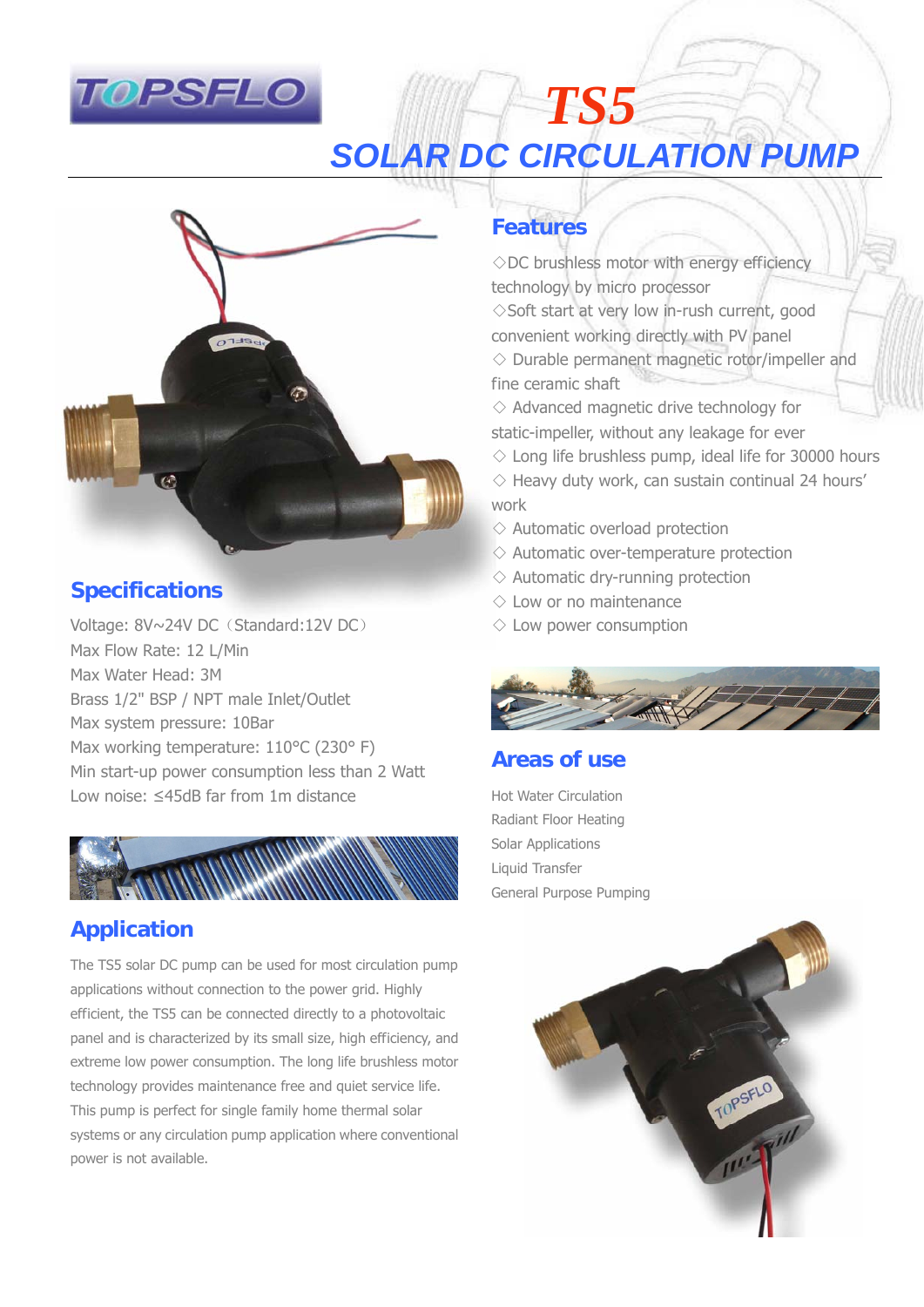

# *SOLAR DC CIRCULATION PUMP*

*TS5* 

### **Soft start-up**

The TS5 Solar DC pump has a soft start-up feature which reduces high in-rush current. When the photovoltaic panel provides sufficient power, the pump goes through the alignment phase by turning the rotor into the position required for start-up. The processor then waits until the capacitor is sufficiently charged. This enables a start-up with minimal power (less than two watt). Cycling due to unsuccessful attempts is minimized. Even after prolonged shutdown, the pump will start reliably.



#### **Materials of Construction (Wetted Parts)**

- Hi-Temp Ryton Plastic- PPS (food grade)
- Brass Inlet/Outlet
- Viton "O" Ring
- Hi-Temp Ryton (PPS) Impeller
- Ceramic Ferrite Magnet

## **Over-temperature safety device**

The TS5 Solar DC pump comes with an integrated over-temperature safety device which shuts off the pump electronics when reaching temperature over 110°C (230°F). When the temperature of the pumped fluid is below 95°C (203°F) the pump will function normally. The temperature of the electronic components is influenced by the temperature of the pumped media as well as by the speed setting. After reaching a critical temperature 95°C (203°F) the pump will lower its speed automatically in order to avoid a total shutdown. However, if the temperature continues to rise (e.g. caused by too hot pumped media), the pump will eventually shut down completely. After cooling down, the pump will restart automatically

## (W)<br>Max Consumption

#### **PV operated**

For solar system loops, the TS5 pump can be powered directly from a PV panel. The sun comes up, heat builds in the solar hot water panel and at the same time electricity is made in the PV panel. The pump slowly starts with the smallest amount of current and pushes the heated water to the storage tank. It's all too simple and eliminates all controllers, thermostats and sensors.

### **Pump Curves**



#### **Models**

| MODEL           | PV MODULE WATTS (W) | MAX HEAD METERS (M) | MAX FLOW (L/M) |
|-----------------|---------------------|---------------------|----------------|
| TS5 5PV         |                     | 1.4                 | 8.5            |
| <b>TS5 10PV</b> |                     | 2.3                 | 10             |
| <b>TS5 15PV</b> | 15                  |                     | 11.5           |